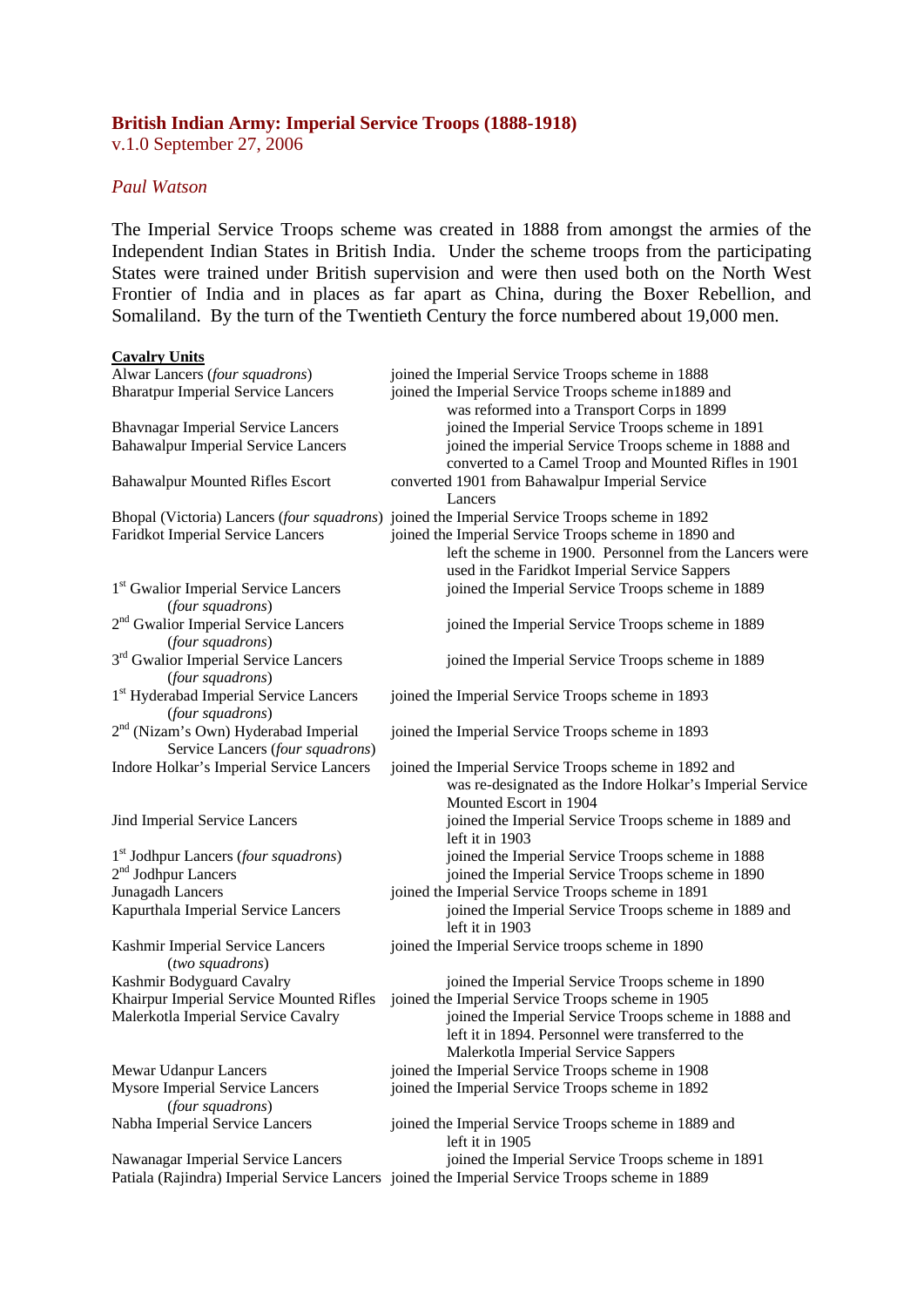(*four squadrons*) (*three squadrons*)

#### **The Camel Corps**

### **Infantry Units**

Infantry

#### joined

# **Mountain Artillery Batteries**<br>1<sup>st</sup> Kashmir Mountain Battery

**Sappers and Miners and Signallers**

Raijpur Imperial Service Lancers joined the Imperial Service Troops scheme in 1888

The Sadiq Mounted Rifles converted 1901 from The Sadiq Battalion

Bahawalpur Camel Transport Company converted 1901 from Bahawalpur Imperial Service Lancers Bikaner Ganga Risala in the Imperial Service Troops scheme in 1889 as a service Troops scheme in 1889 as a Camel Corps Khairpur Camel Transport joined the Imperial Service Troops scheme in 1905 The Sadiq Camel Troop converted 1901 from the Sadiq Battalion

Alwar Jai Patan Infantry joined the Imperial Service Troops scheme in 1888 Bharatpur Imperial Service Infantry joined the Imperial Service Troops scheme in 1889 Bikaner Imperial Service Infantry joined the Imperial Service Troops scheme in 1889 and in 1910 was re-designated as the Bikanir Sadul Light

Bhopal Imperial Service Infantry joined the Imperial Service Troops scheme in 1911 Faridkot Imperial Service Infantry joined the Imperial Service Troops scheme in 1890 and left the scheme in 1900. Personnel from the infantry

 the Faridkot Imperial Service Sappers  $3<sup>rd</sup>$  Gwalior Maharaja Scindia's Own Battalion joined the Imperial Service Troops scheme in 1904<br>  $4<sup>th</sup>$  Gwalior Imperial Service Infantry joined the Imperial Service Troops scheme in 1904 4<sup>th</sup> Gwalior Imperial Service Infantry independent poined the Imperial Service Troops scheme in 1904<br>Jind Imperial Service Infantry independent poined the Imperial Service Troops scheme in 1889 Jind Imperial Service Infantry joined the Imperial Service Troops scheme in 1889<br>Kapurthala Imperial Service Infantry joined the Imperial Service Troops scheme in 1890 ioined the Imperial Service Troops scheme in 1890 and in 1911 was re-designated as the Kapurthala Jagatjit Infantry<br>1<sup>st</sup> Kashmir Infantry<br>1911 was re-designated as the Kapurthala Jagatjit Infantry<br>1911 was re-designated as the Kapurthala Jagatjit Infantry 1<sup>st</sup> Kashmir Infantry infantry joined the Imperial Service Troops scheme in 1890<br>
2<sup>nd</sup> Kashmir Infantry infantry infantry infantry in the Imperial Service Troops scheme in 1890  $2<sup>nd</sup>$  Kashmir Infantry is poined the Imperial Service Troops scheme in 1890<br> $3<sup>rd</sup>$  Kashmir Infantry is poined the Imperial Service Troops scheme in 1890 joined the Imperial Service Troops scheme in 1890 and was disbanded in 1896<br>
4<sup>th</sup> Kashmir Rifles<br>
ioined the Imperial Ser ioined the Imperial Service Troops scheme in 1890 and was re-designated in 1907 as the 3<sup>rd</sup> Kashmir Rifles<br>5<sup>th</sup> Kashmir Light Infantry ioined the Imperial Service Troops scheme in 1890 and joined the Imperial Service Troops scheme in 1890 and was disbanded in 1907 6th Kashmir Infantry joined the Imperial Service Troops scheme in 1890 and was disbanded in 1896 Kashmir Infantry Depot joined the Imperial Service Troops scheme in 1905 Malerkotla Imperial Service Infantry joined the Imperial Service Troops scheme in 1888 and left it in 1894. Personnel were transferred to the Malerkotla Imperial Service Sappers Nabha Imperial Service Infantry joined the Imperial Service Troops scheme in 1889  $1<sup>st</sup>$  Patiala Imperial Service Infantry joined the Imperial Service Troops scheme in 1889<br>  $2<sup>nd</sup>$  Patiala Imperial Service Infantry joined the Imperial Service troops scheme  $2<sup>nd</sup>$  Patiala Imperial Service Infantry ioined the Imperial Service troops scheme in 1892<br>
1<sup>st</sup> battalion Rampur Imperial Service Infantry ioined the Imperial Service Troops scheme in 1910  $1<sup>st</sup>$  battalion Rampur Imperial Service Infantry ioined the Imperial Service Troops scheme in 1910<br>  $2<sup>nd</sup>$  battalion Rampur Imperial Service Infantry ioined the Imperial Service Troops scheme in 1910 <sup>2nd</sup> battalion Rampur Imperial Service Infantry ioined the Imperial Service Troops scheme in 1910<br>The Sadia Battalion ioined the Imperial Service Troops scheme in 1888 joined the Imperial Service Troops scheme in 1888 and converted to a Camel Troop and Mounted Rifles in 1901 Sirmoor Imperial Service Infantry joined the Imperial Service Troops scheme in 1888 and in

 1890 was converted to the Sirmoor Imperial Service Sappers and Miners

 $1<sup>st</sup>$  Kashmir Mountain Battery in the Imperial Service Troops scheme in 1889<br>  $2<sup>nd</sup>$  Kashmir Mountain Battery in the Imperial Service Troops scheme in 1891 ioined the Imperial Service Troops scheme in 1891 Kashmir Artillery Depot joined the Imperial Service Troops scheme in 1902

Faridkot Sappers and Miners joined the Imperial Service Troops scheme in 1900,